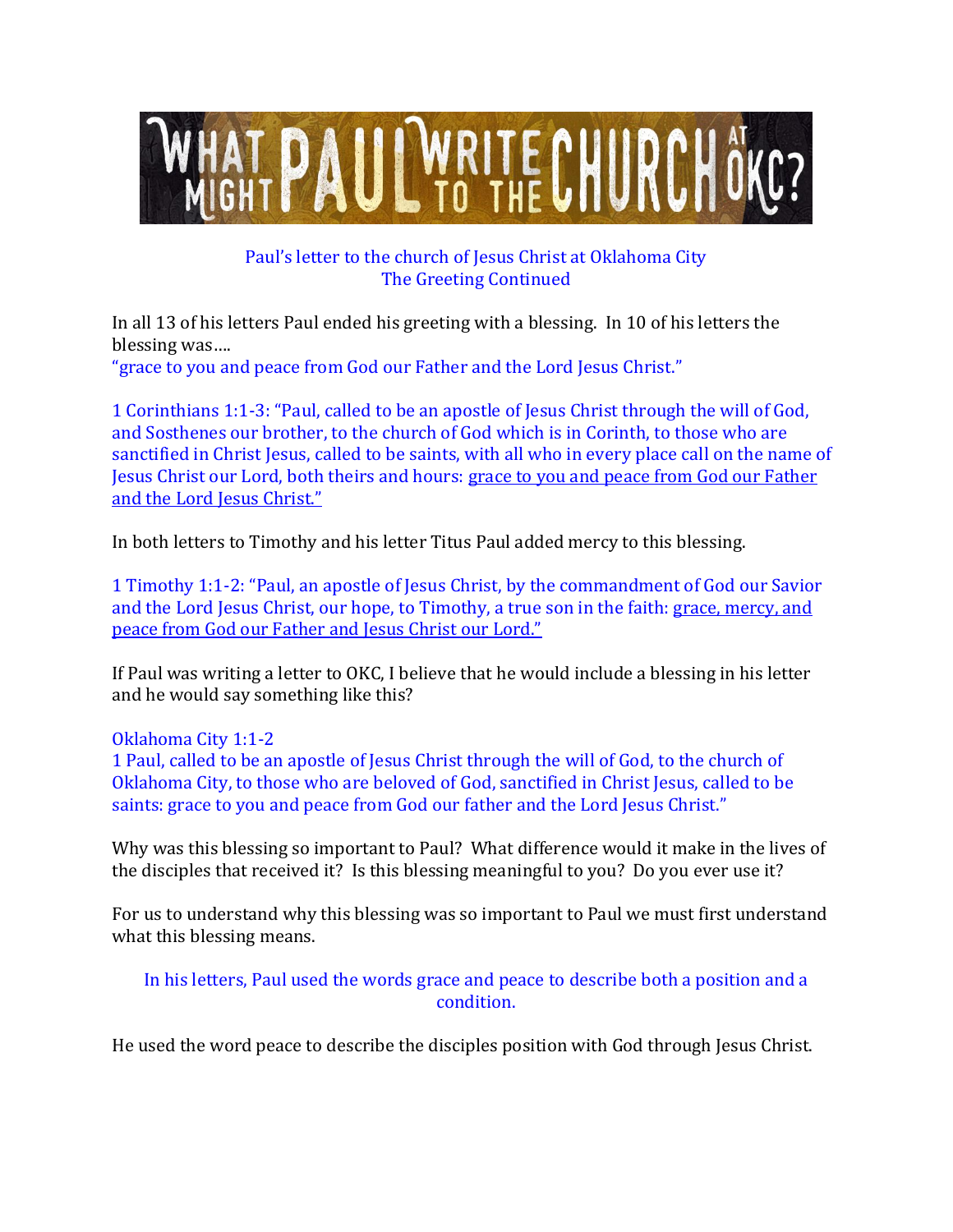Romans 5:1

5 Therefore, having been justified by faith, we have peace with God through our Lord Jesus Christ,

**NKJV** 

The word peace comes from a Greek word that means "to be joined." The disciples were at peace with God. They had been joined to God through Jesus Christ. There was no longer an enmity between God and the disciples. They were no longer the enemies of God. They were no longer the objects of God's wrath.

But Paul also used the word peace to describe the disciples condition. Philippians 4:6-7

6 Be anxious for nothing, but in everything by prayer and supplication, with thanksgiving, let your requests be made known to God; 7 and the peace of God, which surpasses all understanding, will guard your hearts and minds through Christ Jesus. **NKJV** 

They were at peace with God but Paul blessed the disciples with peace because he wanted the disciples to be at peace in their soul despite their difficult circumstances.

Paul used the word grace to describe the disciples position with God through Jesus Christ. Romans 6:14

14 For sin shall not have dominion over you, for you are not under law but under grace. NKJV

In the New Testament grace is the word charis. It means to lean toward someone to extend favor or blessings to them. In his letters, Paul said the disciples were under grace. They were in a position with God through Jesus Christ in which God was always leaning toward them to extend to them His favor. They did not have to perform for God to be in this position.

But Paul and the other apostles also used the word grace to describe their condition. Acts 4:33-35

33 And with great power the apostles gave witness to the resurrection of the Lord Jesus. And great grace was upon them all. 34 Nor was there anyone among them who lacked; for all who were possessors of lands or houses sold them, and brought the proceeds of the things that were sold, 35 and laid them at the apostles' feet; and they distributed to each as anyone had need.

## **NKJV**

The disciples were under grace but in his letters Paul used the word grace to describe a motivation the disciples needed in their souls to follow Jesus. He wanted this motivation to grow in them.

The apostle Peter said…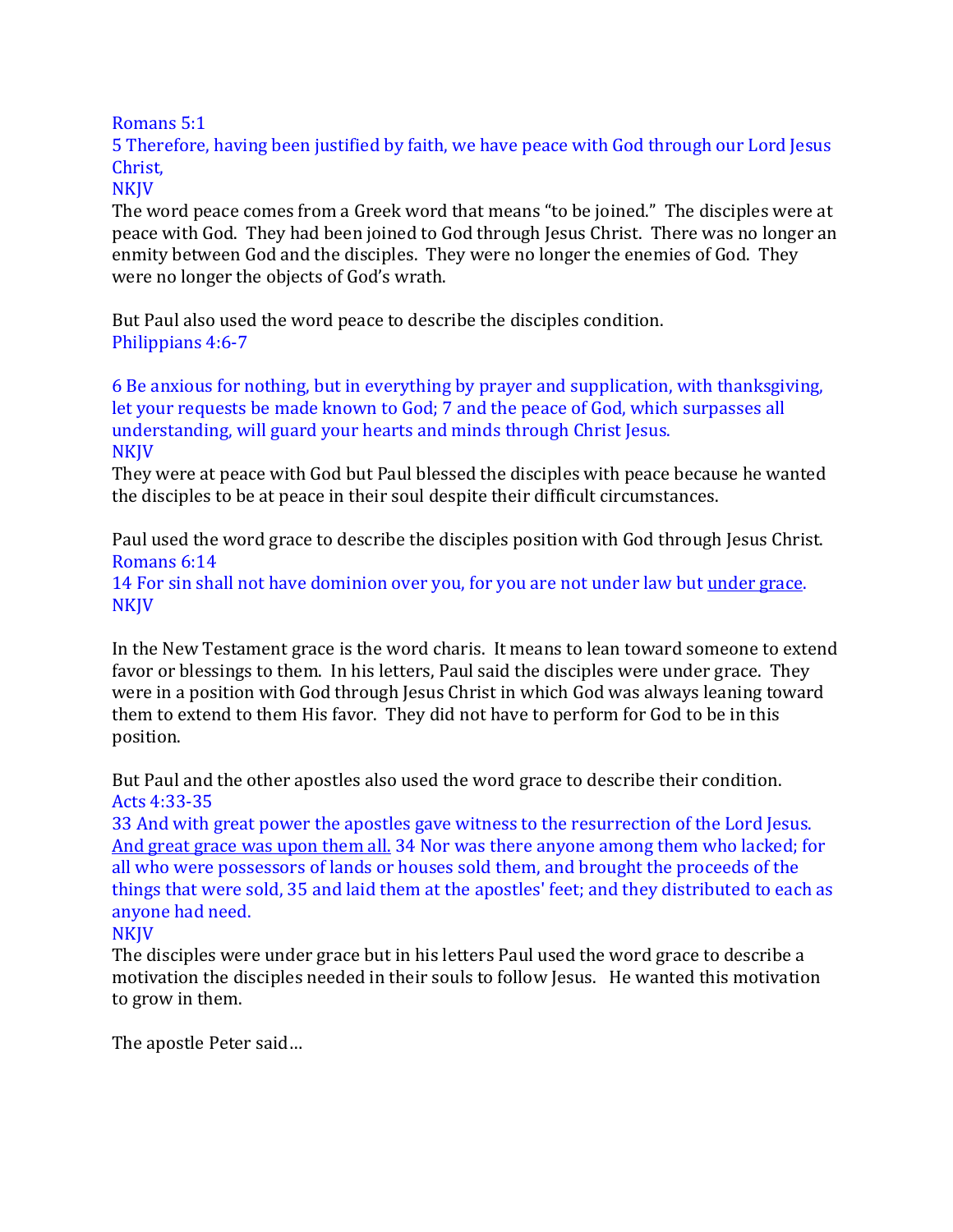2 Peter 3:17-18

17 You therefore, beloved, since you know this beforehand, beware lest you also fall from your own steadfastness, being led away with the error of the wicked; 18 but grow in the grace and knowledge of our Lord and Savior Jesus Christ. NKJV

So, Paul's blessing of grace and peace was both an affirmation of the disciple's position with God through Jesus Christ and an appeal to God for their condition.

This raises four questions.

- 1. Are you under the grace of God? What is your position?
- 2. If you are under the grace of God are you experiencing the grace of God? What is your condition?
- 3. Are you at peace with God? What is your position?
- 4. If you are at peace with God are you experiencing the peace of God? What is your condition?

To be under the grace of God and be at peace with God, you must believe upon Jesus and receive Jesus for the forgiveness of your sin.

Romans 5:1-2

5 Therefore, having been justified by faith, we have peace with God through our Lord Jesus Christ, 2 through whom also we have access by faith into this grace in which we stand, and rejoice in hope of the glory of God. **NKJV** 

To grow in the grace of God and the peace of God, you must accept God's purpose for your life.

Romans 5:3-5

3 And not only that, but we also glory in tribulations, knowing that tribulation produces perseverance; 4 and perseverance, character; and character, hope. 5 Now hope does not disappoint, because the love of God has been poured out in our hearts by the Holy Spirit who was given to us.

NKJV

God's purpose is to produce in you the image of Jesus.

Romans 8:28-29

28 And we know that all things work together for good to those who love God, to those who are the called according to His purpose. 29 For whom He foreknew, He also predestined to be conformed to the image of His Son, that He might be the firstborn among many brethren. NKJV

## 2 Corinthians 3:18

18 But we all, with unveiled face, beholding as in a mirror the glory of the Lord, are being transformed into the same image from glory to glory, just as by the Spirit of the Lord. NKJV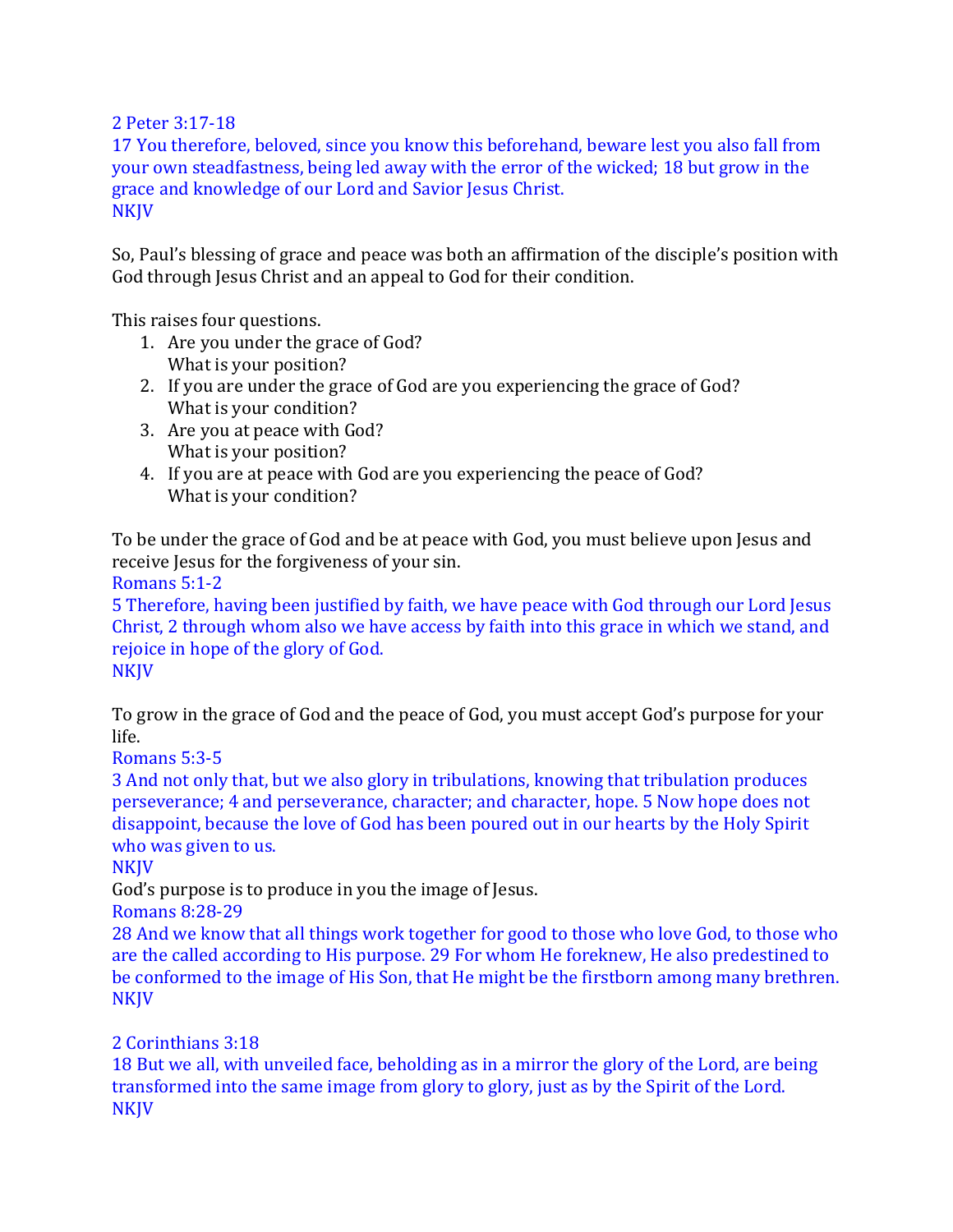God's purpose for your life is that you would glorify Jesus by being transformed into His image?

Why should you accept God's purpose? If you are a disciple of Jesus…

- You are a new creation in Christ (2 Cor. 5:17)
- You are the temple of God's Spirit (1 Cor. 6:19-20)
- You are under grace (Romans 6:14)

In the New Testament grace is the word charis. It means to lean toward someone in order to extend favor or blessings to them. This can be done man to man. This action is one that we appreciate but it is not considered to be remarkable. It is an action that most everyone practices from time to time when we lend someone a helping hand.

What makes grace remarkable is when the object of grace is undeserving; a couple adopts a child with special needs; a Jew in Germany extends favor to Nazi soldier; a Samaritan extends favor to a Jew.

What should be expected from the undeserving is a response of gratitude that would be appropriate based on the relationship and the ability of the recipient.

The most remarkable example of grace is God. The bible says that God is full of grace.(John 1:14). Almighty God is leaning toward us to extend favor and blessings to us through the sacrifice of His Son Jesus Christ.

Do you see this as remarkable?

What makes God's grace remarkable is that we are so underserving and the price that God paid to show us His grace.

A genuine response to the grace of God cannot occur until you see how undeserving you are. I am sad to say that countless thousands of people have prematurely passed through the waters of baptism without this experience. It is one thing to feel guilty and want your guilt relieved and quite another to see God and know you are undeserving.

The difficulty with seeing that you are undeserving is caused by an inaccurate view of God and yourself.

If I asked you to describe God what would you say? You may use words like Holy but what does that mean?

If I asked you to describe yourself what would you say? You may use words like sinner but what does that mean?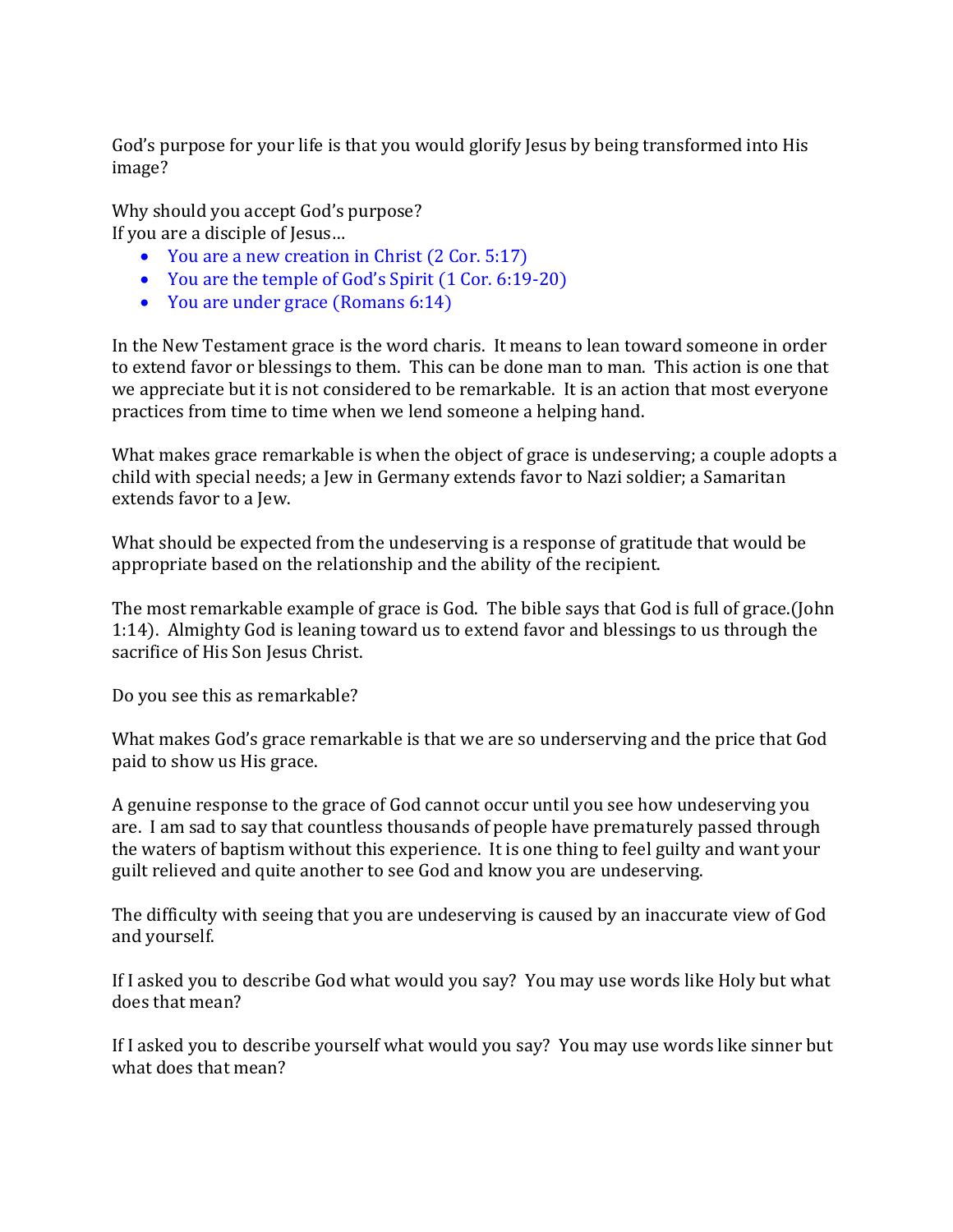I want you to first consider your view of God. In the bible when people saw God they were terrified. And it was not just reverential awe. When they saw God, they felt that something terrifying was about to happen to them.

God said to Moses that no man can see my face and live.(Exodus 33:20).

When Job saw God he abhorred himself and repented in dust in ashes.(Job 42:5-6).

Gideon saw the angel of God and thought he would be struck dead. (Judges 6:22-23).

Manoah and his wife saw the angel of God and Manoah said to his wife we will surely die because we have seen God.(Judges 13:22).

Isaiah saw God and he was so overcome by feelings of terror he said he was ruined.(Isaiah 6).

When Daniel saw God, he lost all the strength in his body and he fell face down on the ground.(Daniel 10:7-9).

When Peter saw, that Jesus was God, he fell at the feet of Jesus and said depart from me for I am a sinful man. (Luke 5:8).

When Peter, James, and John saw Jesus transfigured and heard the voice of God the Father, they were terrified and fell down with their face to the ground.(Matthew 17:6)

When soldiers came to arrest Jesus, when He identified himself they drew back in fear and fell down.(John 18:6)

When Jesus appeared to his disciples after he rose from the dead, they were terrified and frightened.(Luke 24:37)

When the apostle Paul saw Jesus for the first time on the road to Damascus he was terrified and fell down.(Acts 9:3-6).

When the apostle John saw Jesus glorified, he was terrified and fell down at his feet as a dead man.(Rev. 1:13).

In the bible, in both the old and new testament, both before and after Jesus died, when people saw God they were terrified. When they saw God, and saw what God was like, they saw what they were like, and they were terrified. Their knowledge of God created within them an awareness of their sinful condition and their need for the grace of God. When God extended that grace to them through Jesus Christ, they were converted. This is what happened on the day of Pentecost when 3000 were saved.

If your view of God has not caused you to be terrified then you have never had the right view of God. If you have never had the right view of God, you have never had the right view